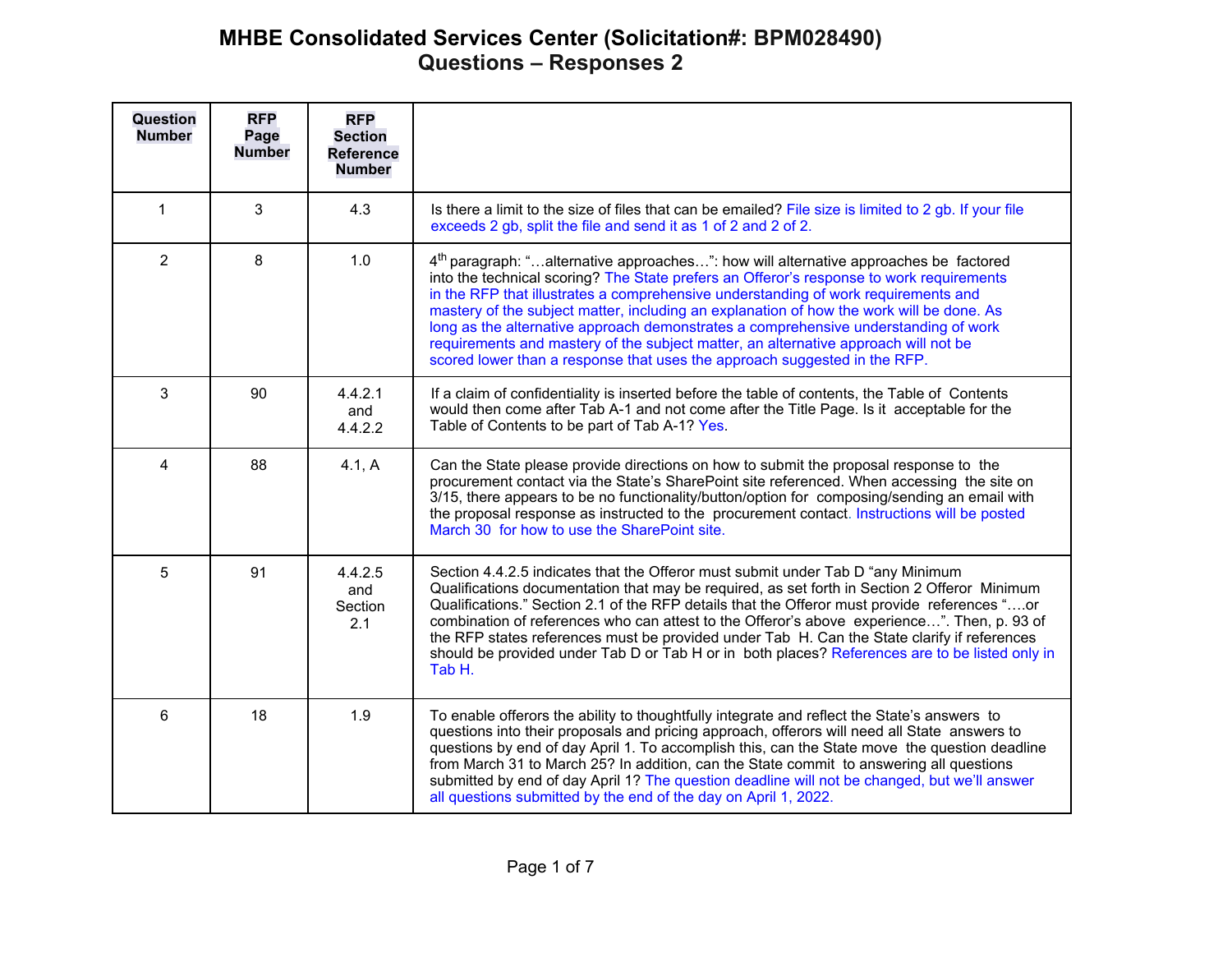|    |     |          | $\alpha$ uvotivilo koopolioos E                                                                                                                                                                                                                                                                                                                                                                                                                                                                                                                                                                                                                                                                |  |  |  |
|----|-----|----------|------------------------------------------------------------------------------------------------------------------------------------------------------------------------------------------------------------------------------------------------------------------------------------------------------------------------------------------------------------------------------------------------------------------------------------------------------------------------------------------------------------------------------------------------------------------------------------------------------------------------------------------------------------------------------------------------|--|--|--|
| 7  | 11  | 1.2      | Under abbreviations and definitions, Go Live Date and Notice To Proceed (NTP): please<br>confirm that the Go Live is expected to be 90 days after NTP, and therefore part of the way<br>into year 1 of the contract base period. Yes.                                                                                                                                                                                                                                                                                                                                                                                                                                                          |  |  |  |
| 8  | 96  | 5.2.2    | Offeror Qualifications: Can HBE specify the types of qualifications that are considered<br>relevant? Does the vendor need to have state-based exchange and enrollment broker<br>experience to be considered qualified? The highest level of qualifications would be a<br>vendor with state-based exchange or enrollment broker experience, but a vendor may<br>also meet the relevant qualifications if it has successfully partnered with government<br>entities on projects involving other social service programs and enrollment efforts.                                                                                                                                                  |  |  |  |
| 9  | 93  | 4.4.2.9  | Offeror Qualification and Capabilities: Can HBE define what types of engagements would be<br>considered "similar projects and/or services." (e.g., state projects that involve customer<br>service for a state based exchange and/or Medicaid Enrollment Broker program) Similar<br>projects and/or services would include any Social service program enrollment projects for<br>government entities.                                                                                                                                                                                                                                                                                          |  |  |  |
|    |     |          |                                                                                                                                                                                                                                                                                                                                                                                                                                                                                                                                                                                                                                                                                                |  |  |  |
| 10 | 93  | 4.4.2.10 | References: should the references cited be able to document the offeror providing<br>services specific to state based exchange operations and/or Medicaid enrollment<br>broker services? Yes; when applicable to the vendor's experience.                                                                                                                                                                                                                                                                                                                                                                                                                                                      |  |  |  |
| 11 | 93  | 4.4.2.9  | Please clarify what is meant by "resolving billing errors" – does this relate to<br>billing/invoicing for contracted services? Yes; this is referring to billing for<br>services.                                                                                                                                                                                                                                                                                                                                                                                                                                                                                                              |  |  |  |
| 12 | N/A | N/A      | Is there an estimated contract value allocated to this project? No, the value will be<br>determined from among the offers submitted.                                                                                                                                                                                                                                                                                                                                                                                                                                                                                                                                                           |  |  |  |
| 13 | 31  | 1.3.5    | Please confirm that because the Enrollment Broker functions will be incorporated into<br>the responsibilities of the CSC, all bidders must meet the conflict of interest provisions<br>detailed in 42 USC § 1396b(4); 42 C.F.R. 438.10, specifically that: "An enrollment<br>broker and its subcontractors are not considered free from conflict of interest "if any<br>person who is the owner, employee, or consultant of the broker or subcontractor or<br>has any contract with them (i) Has any direct or indirect financial interest in any entity<br>or health care provider that furnishes services in the State in which the broker or<br>subcontractor provider enrollment services' |  |  |  |

Yes, all bidders must comply with the conflict of interest provisions detailed in 42

See 42 CFR 438.810(b)(2)

CFR 438.810(b)(2).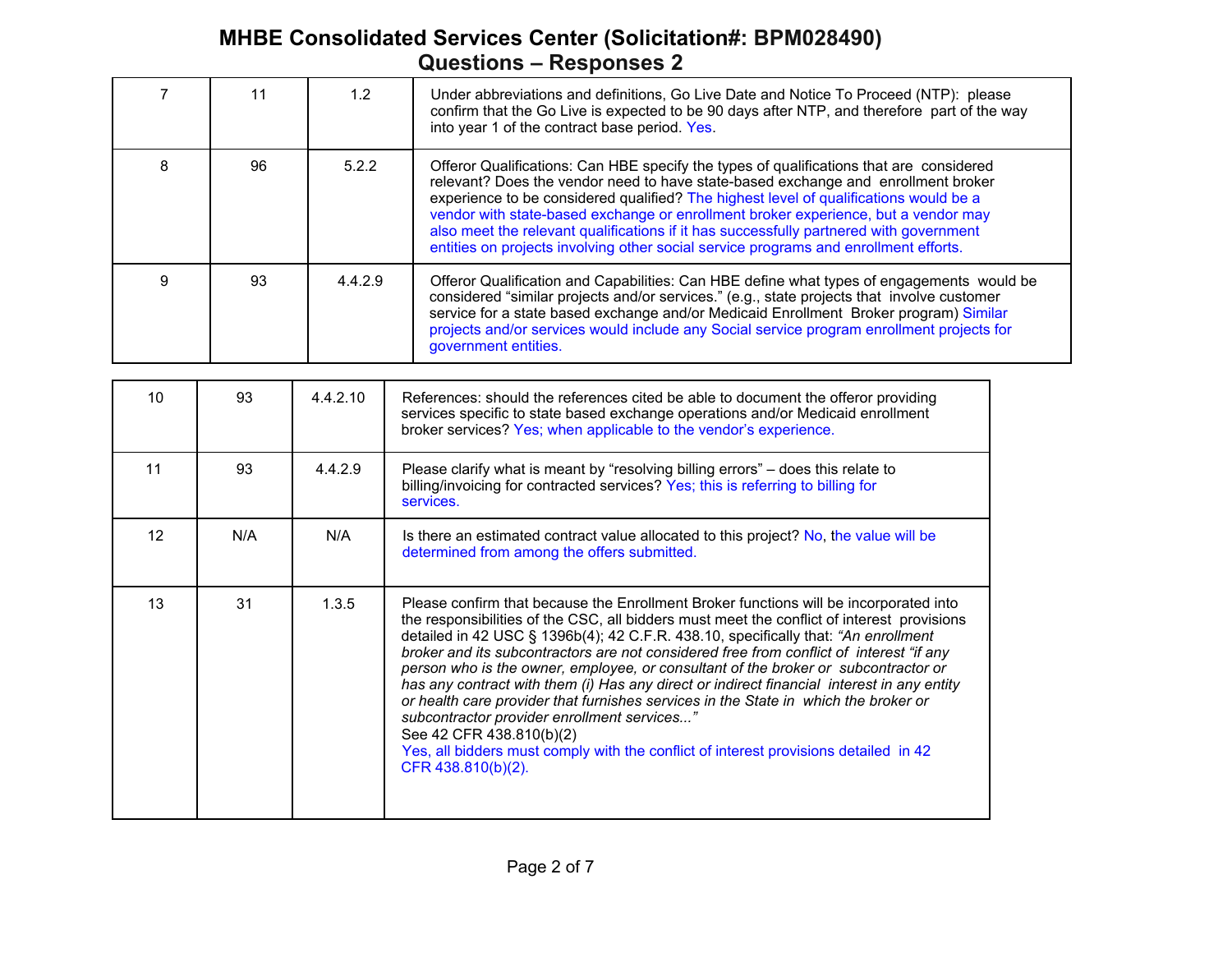| 14  | Attachme<br>nt E | Cells<br>B14:F14 | These cells contain the formula being used to calculate the total price for the per-call<br>portion of the proposal. The formula only takes the Tier I price into account, i.e., the<br>Tier II and Live Chat pricing is ignored. Is this intentional? If not, please specify the<br>anticipated monthly volumes for Tiers I, II, and Live Chat. If this is intentional, please<br>note that it may result in unrealistic pricing as it provides offerors with the opportunity<br>to shift cost and fee into the unevaluated line items. The Attachment E has been<br>updated to better incorporate Tiers I and II and Live Chat interactions. |  |  |  |
|-----|------------------|------------------|------------------------------------------------------------------------------------------------------------------------------------------------------------------------------------------------------------------------------------------------------------------------------------------------------------------------------------------------------------------------------------------------------------------------------------------------------------------------------------------------------------------------------------------------------------------------------------------------------------------------------------------------|--|--|--|
| 15  | Attachme<br>nt E | Cell B14         | Please note that for Year I, the formula for evaluated pricing is for 12 months;<br>however, the first 90 days is transition-in/implementation. Should the Year 1 price be<br>for 9 months only? The year 1 price should be for 12 months.                                                                                                                                                                                                                                                                                                                                                                                                     |  |  |  |
| 16  | 38               | 3.2              | Can MHBE supply Call Type, Handle Time, Volume Chart for the entire year of 2021<br>as certain Call type volumes vary throughout the year. The chart has been updated to<br>include Jan - Dec 2021 data and is attached.                                                                                                                                                                                                                                                                                                                                                                                                                       |  |  |  |
| 17  | 48               | 3.2.1.10         | Is the MHBE provided exam different from the current MD Insurance exam, given to<br>insurance brokers and other insurance professionals dealing with ACA plans, that<br>needs to have a 3 <sup>rd</sup> party proctor in attendance? Yes                                                                                                                                                                                                                                                                                                                                                                                                       |  |  |  |
| 18  | 38               | 3.2              | Can the state supply the volume of calls broken out by Tier 1 and Tier 2 calls offered,<br>so vendors can supply adequate staffing? The first table on page 38 provides volumes<br>and handle times by call type for the period July 2021 to December 2021 intended for<br>the purpose of estimating staff required in Tiers I and II - Section 3.2.1.2 describes the<br>calls to be routed to Tier I and Tier II.                                                                                                                                                                                                                             |  |  |  |
| 19  | 13               | 1.2              | Can MHBE clarify the Open Enrollment period as it appears as November, December<br>and January in this section however in other sections there are other time periods<br>quoted? Open Enrollment periods are subject to change based on Federal guidance<br>each year. November 1 - Jan 15 should be the universal reference through the SOW.<br>Please note that we have experienced shorter and longer Open Enrollment periods over<br>the past nine years.                                                                                                                                                                                  |  |  |  |
| nn. | $\sqrt{2}$       | 2212             | Dogs the Manufand living wage apply to this contract as it is projected to go over                                                                                                                                                                                                                                                                                                                                                                                                                                                                                                                                                             |  |  |  |

| 20 | 40 | 3.2.1.2 | Does the Maryland living wage apply to this contract as it is projected to go over<br>\$15.00/hr in 2022. At a minimum, Vendors must pay the higher of the State<br>minimum wage or the minimum Living Wage rate established for the applicable<br>Tier area, See<br>https://www.dllr.state.md.us/labor/prev/livingwagefaqs.shtml and<br>https://www.dllr.state.md.us/labor/wages/minimumwagelaw.pdf |
|----|----|---------|------------------------------------------------------------------------------------------------------------------------------------------------------------------------------------------------------------------------------------------------------------------------------------------------------------------------------------------------------------------------------------------------------|
|----|----|---------|------------------------------------------------------------------------------------------------------------------------------------------------------------------------------------------------------------------------------------------------------------------------------------------------------------------------------------------------------------------------------------------------------|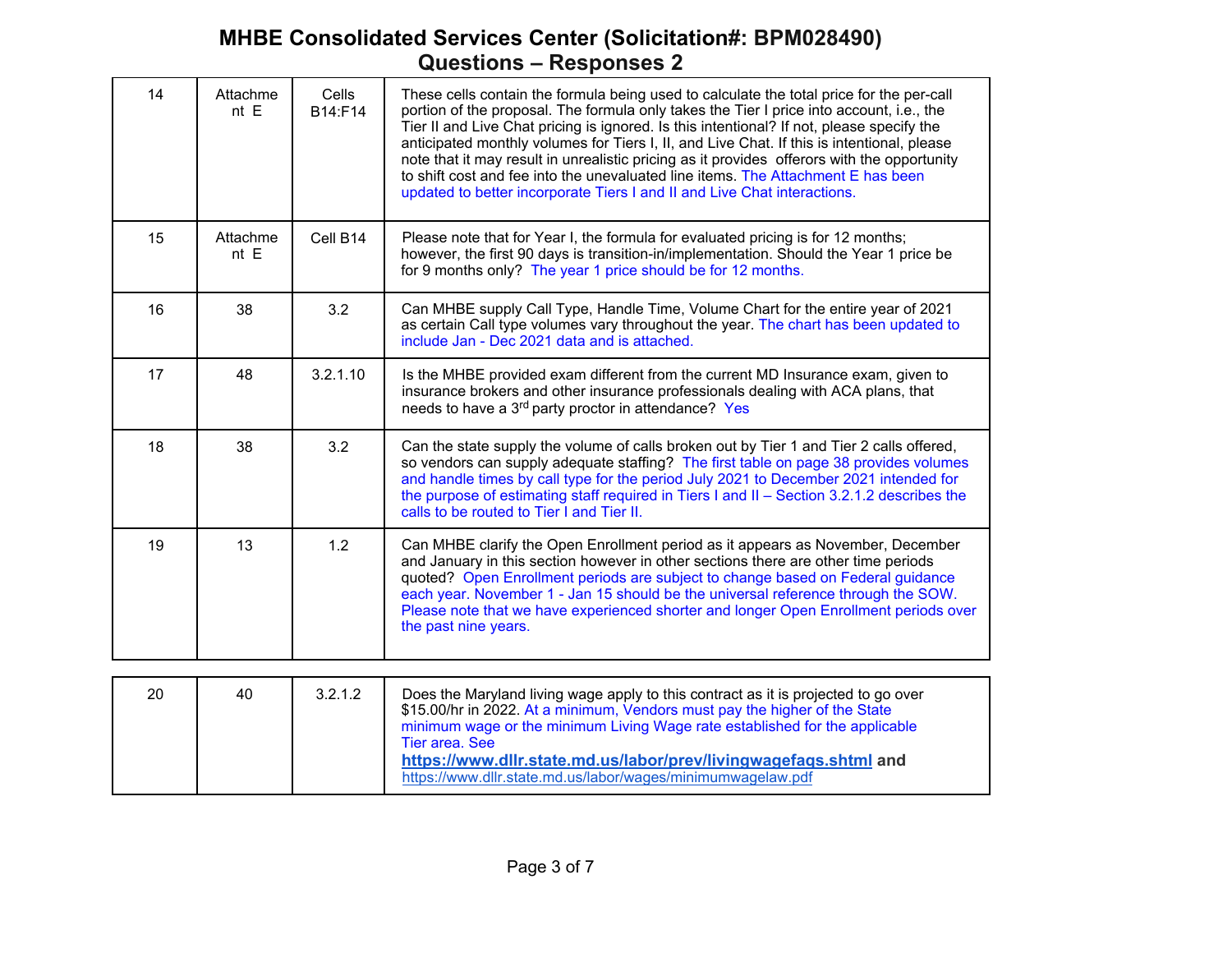| 21 | 54        | 3.2.1.20 | In this section there is a requirement for screen and voice recording. However on page<br>56 there is a requirement for 100% of voice and data to be recorded. Can MHBE<br>clarify what the requirement is and if screen recording is required how long do these<br>recordings need to be retained? An amended Section 3.2.1.20 replaces Section<br>3.2.1.20 on RFP pages 54-57.                                                                                        |  |  |  |
|----|-----------|----------|-------------------------------------------------------------------------------------------------------------------------------------------------------------------------------------------------------------------------------------------------------------------------------------------------------------------------------------------------------------------------------------------------------------------------------------------------------------------------|--|--|--|
| 22 | $40 - 41$ | 3.2.1.2  | What reporting will be required from MHBE regarding the pay rate? Agreements from<br>staffing vendors and/or payroll documentation on a periodic basis will be used to validate<br>pay rates.                                                                                                                                                                                                                                                                           |  |  |  |
| 23 | 50        | 3.2.1.12 | Can MHBE clarify the minimum number of bilingual CSRs required. On this page the<br>minimum is listed as 35 however on page 70, 3.4.6.13 the minimum is listed as 45 and<br>on page 76, 3.4.6.10, the minimum is listed as 30 bilingual CSRs. The vendor should<br>maintain 45 or more bilingual CSRs on staff through the year, the vendor should not<br>allow the number of bilingual CSRs to fall below 30 for longer than one month.                                |  |  |  |
| 24 | 47        | 3.2.1.8  | Can MHBE outline if the transfers to the Brokers are "cold transfers" or is the<br>requirement for a "warm transfer" Also can MHBE outline what is meant by<br>"telephony connection" to the Brokers? Transferred calls are conducted<br>through warm transfer by a CSR. 'Telephony connection' refers to the means<br>by which the vendor can temporarily connect Brokers to be assigned to a call<br>queue to receive warm transfers from CSRs.                       |  |  |  |
| 25 | 44        | 3.2.1.2  | What is the Average Handle Time for "Choice Counseling" calls, part of Enrollment<br>Broker Activities? Are these calls considered Tier 1 or Tier 2 Calls? Also, what % of<br>the overall calls will be "Choice Counseling" calls? If your term, 'choice counseling'<br>refers to assisting with MCO Selection, the average handle time is 7-10 minutes as<br>cited in the table on page 38. Utilize the volumes cited to determine %.                                  |  |  |  |
| 26 | 50        | 3.2.1.12 | With regard to bilingual CSR's, does MHBE have a preference as to the number of<br>Tier I vs. Tier II bilingual CSR's? Or is that up to the discretion of each vendor? The<br>vendor should use their discretion and expertise in determining the appropriate<br>balance of skilled staff across Tiers I and II. Applications and enrollments for Spanish<br>speaking consumers will be best managed by skilled bilingual CSRs vs. third party<br>interpreter services. |  |  |  |
| 27 | 78        | 3.7      | Are current employees in Key Positions, previously approved by MHBE acceptable?<br><b>Yes</b>                                                                                                                                                                                                                                                                                                                                                                           |  |  |  |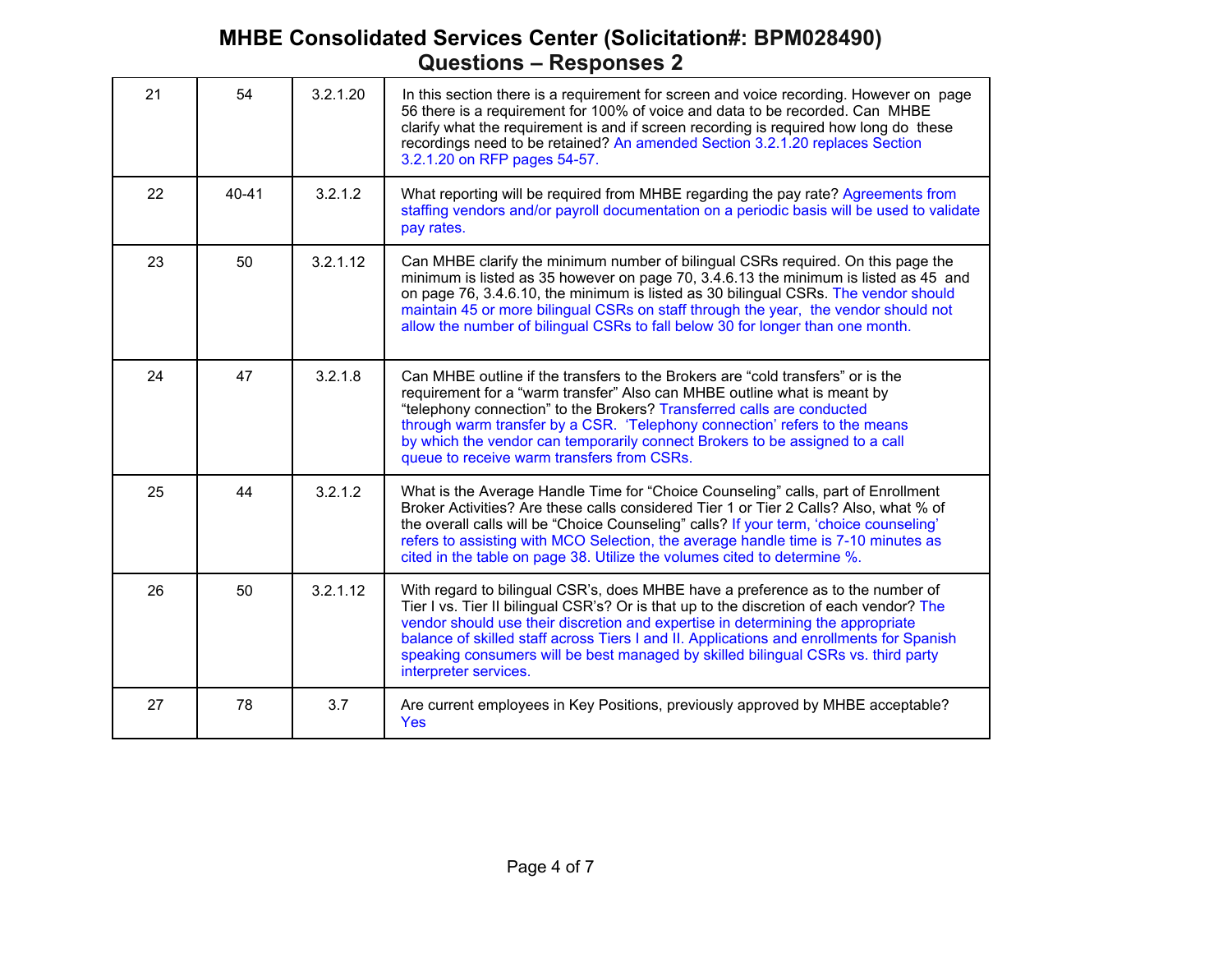| 28 | 43 | 3.2.1.2 | The language in this section appears to reflect Service Level Agreements. We<br>assume MHBE means the following:<br>Tier I Service Level SLA -<br>• Non-Open Enrollment. Answer 80% of Tier 1 Calls with no longer than a 3 minute<br>(180sec) wait time, with wait time defined as the time elapsed between a call being<br>initially answered by an Automated Call Distribution (ACD) System and a response by<br>a live operator to a caller's inquiry.<br>• Open Enrollment. Answer 80% of Tier 1 Calls with no longer than a 6 minute<br>(360sec) wait time, with wait time defined as the time elapsed between a call being<br>initially answered by an Automated Call Distribution (ACD) System and a response<br>by a live operator to a caller's inquiry.<br>Assumption is correct. |
|----|----|---------|----------------------------------------------------------------------------------------------------------------------------------------------------------------------------------------------------------------------------------------------------------------------------------------------------------------------------------------------------------------------------------------------------------------------------------------------------------------------------------------------------------------------------------------------------------------------------------------------------------------------------------------------------------------------------------------------------------------------------------------------------------------------------------------------|
| 29 | 44 | 3.2.1.2 | The language in this section appears to reflect Service Level Agreements. We<br>assume MHBE means the following:<br>Tier II Service Level SLA -                                                                                                                                                                                                                                                                                                                                                                                                                                                                                                                                                                                                                                              |

|  | • Non-Open Enrollment. Answer 80% of Tier II Calls with no longer than a 10 minute<br>wait time, with wait time defined as the time elapsed between a call being initially<br>answered by an Automated Call Distribution (ACD) System and a response by a live<br>operator to a caller's inquiry. |
|--|---------------------------------------------------------------------------------------------------------------------------------------------------------------------------------------------------------------------------------------------------------------------------------------------------|
|  | • Open Enrollment. Answer 80% of Tier II Calls with no longer than a 30 minute wait<br>time, with wait time defined as the time elapsed between a call being initially<br>answered by an Automated Call Distribution (ACD) System and a response by a live<br>operator to a caller's inquiry.     |
|  | Assumption is correct.                                                                                                                                                                                                                                                                            |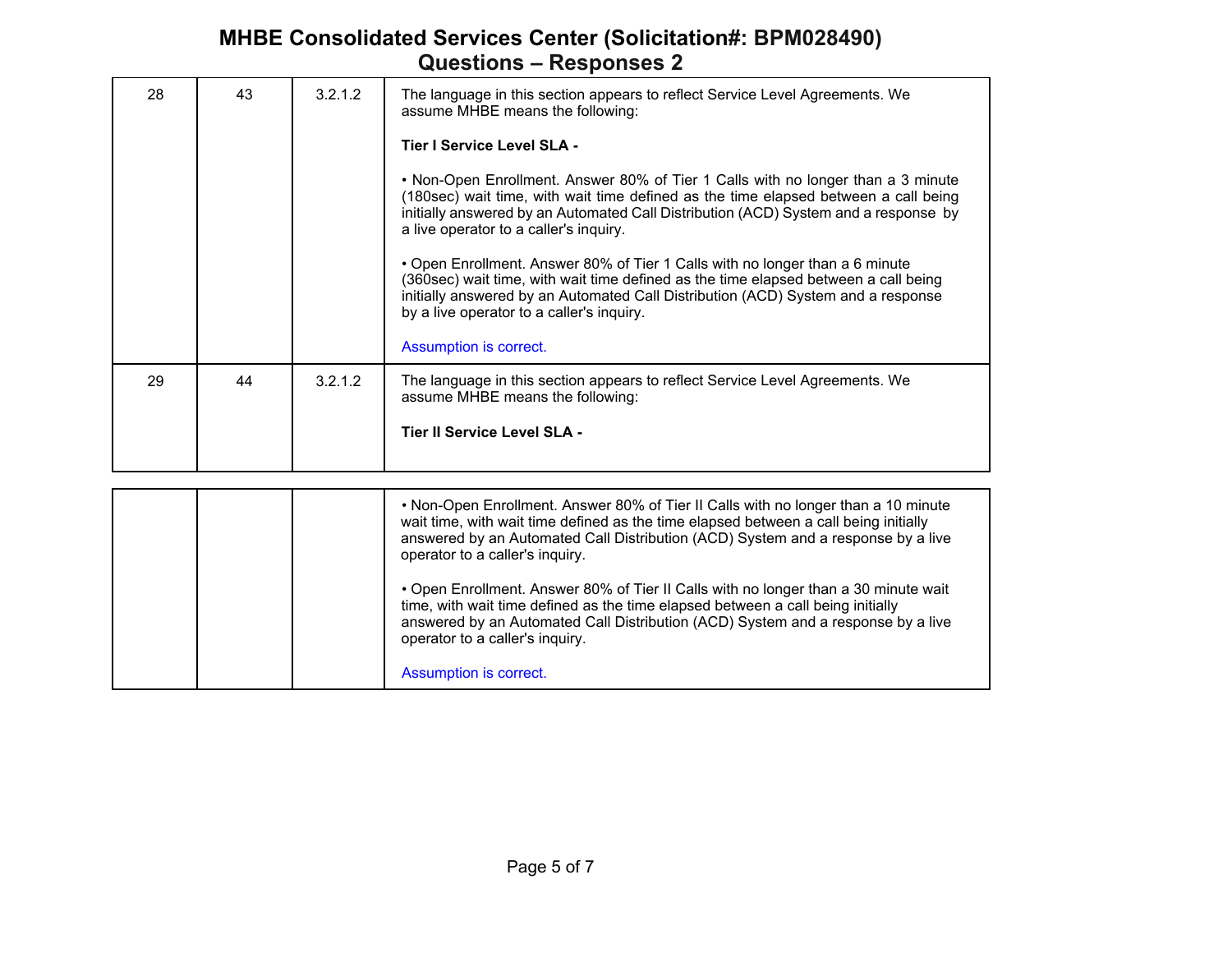| 30 | 44 | 3.2.1.2 | Regarding Tier II Service Level SLA, we request clear wording that reflects industry<br>norms for a Service Level Requirement as follows: "80% of Tier II Calls shall be<br>answered in less than 30 minutes, measured on a monthly basis."<br>We understand this to be a new requirement; however, 30 minutes is a significantly<br>longer call answer/wait period for Tier II calls compared to 6 minutes specified for Tier I<br>calls during open enrollment. Such a long wait time can lead to understaffing and high<br>occupancy of Tier II resources. High occupancy of Tier II resources may result in high<br>absenteeism and attrition during open enrollment. We request that MHBE consider<br>making it an aspirational objective to tighten this service level requirement in the future,<br>and make this subject to negotiation to enable offerors to revisit Tier II pricing if the<br>SLA is tightened. We provided the longer SLA for Tier II calls with the expectation that<br>handling times for these calls would be significantly longer than for Tier II and thus the<br>tolerance for longer wait times is expected. Vendor should expect to manage and staff<br>Tier II to accommodate longer handling times. |
|----|----|---------|------------------------------------------------------------------------------------------------------------------------------------------------------------------------------------------------------------------------------------------------------------------------------------------------------------------------------------------------------------------------------------------------------------------------------------------------------------------------------------------------------------------------------------------------------------------------------------------------------------------------------------------------------------------------------------------------------------------------------------------------------------------------------------------------------------------------------------------------------------------------------------------------------------------------------------------------------------------------------------------------------------------------------------------------------------------------------------------------------------------------------------------------------------------------------------------------------------------------------------------|
| 32 | 37 | 3.2     | There is a difference in monthly call volume provided in section $3.2$ – scope of work on<br>page 37 and page 38. The chart on page-37 depicts monthly call volumes offered year<br>over year. The chart on page 38 depicts categories of call types, approximate handle<br>time and volumes for the past six month period. The table below compares the volume<br>provided in both charts and shows the difference in volume. Can the State provide a<br>clarification for this difference? The chart on page 37 reflects total call data captured<br>from the incumbent Vendors system reporting. The chart on page 38 is a snapshot of<br>call types as categorized by CSRs in MHBE's CRM that is not to be correlated directly<br>to the overall call data on page 37.<br>Monthly call volume (Section 3.2)- scope of work<br>Month Page -37 Page - 38 Delta<br>Jul-21 59,231 51,830 -7,401<br>Aug-21 80,750 57,218 -23,532<br>Sep-21 69,433 49,913 -19,520<br>Oct-21 62,154 50,828 -11,326<br>Nov-21 78,113 69,250 -8,863                                                                                                                                                                                                           |

|    |    |         | $Dec-21$ | 100.170 | 86.237 | $-13.933$ |                                                                                                                                                                                                                                                                             |
|----|----|---------|----------|---------|--------|-----------|-----------------------------------------------------------------------------------------------------------------------------------------------------------------------------------------------------------------------------------------------------------------------------|
| 33 | 45 | 3.2.1.6 |          |         |        |           | Does the special projects team fall into the Tier II description of agents or are they<br>considered a higher tier (i.e. Tier III)? They are not necessarily higher, but they are<br>different. The special projects team needs a specific skill set to resolve escalations |